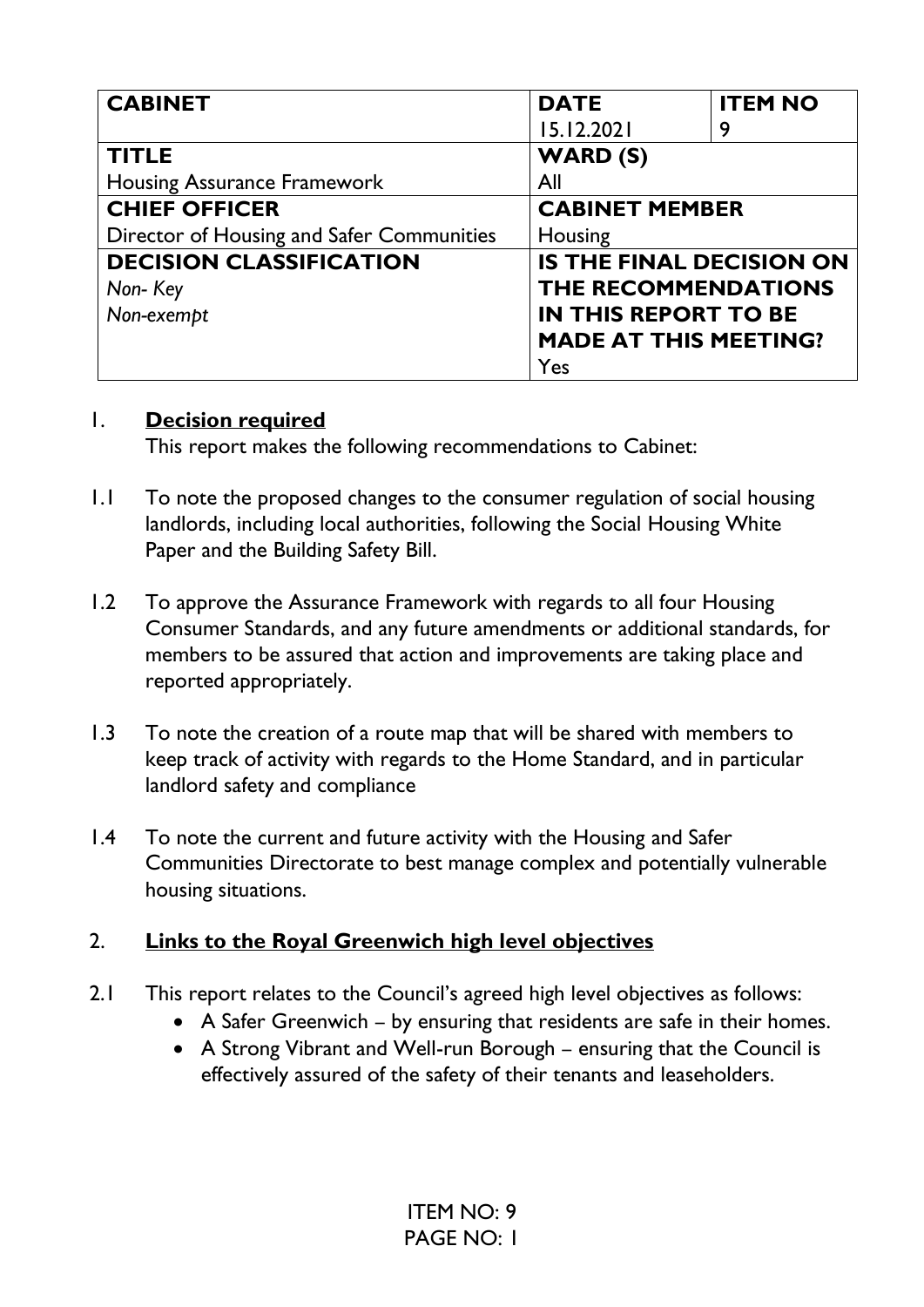## 3. **Purpose of Report and Executive Summary**

- 3.1 This report discusses potential upcoming changes with regards to how local authorities will be regulated with regards to housing landlord services and changes being proposed through the White Paper on Social Housing.
- 3.2 Given this, the report also discusses and proposes a new Assurance Framework and governance structure for the Royal Borough to ensure that it is meeting the Consumer Standards for the Regulator of Social Housing, and specifically in regards to the Home Standard and landlord compliance and safety.

### 4. **Introduction and Background**

### **Changes to Consumer Regulation of Social Housing Landlords**

- 4.1 The introduction of the White Paper on Social Housing (WPSH) proposed reforms to social housing regulation. It contained a range of significant proposals which were identified under six themes, summarised in paragraph 4.6. These proposals will require primary legislation, expected next year. As a first step, stakeholder engagement and consultation on new tenant satisfaction measures on landlords' performance covering the regulatory *consumer standards* (see paragraph 4.4), will be undertaken, with a view to introducing them in 2023. The key changes are outlined in paragraphs 4.7 to 4.9.
- 4.2 The Regulator of Social Housing (RSH) is the government body tasked with overseeing the regulation of the social housing sector, regulating both local authority and housing association landlords, collectively known as Registered Providers (RPs). The RSH adopts an *assurance-based co-regulation* approach. This means the boards of housing associations or councillors in local authority landlords are responsible for ensuring they comply with the regulatory *standards* set by RSH
- 4.3 The RSH's *standards* are specific obligations RPs are required to adhere to. These are split between *consumer standards* – the service residents receive and *economic standards* – the financial viability of the RP. The *consumer standards* apply to both housing association and local authority landlords. Currently economic standards only apply to housing associations landlords.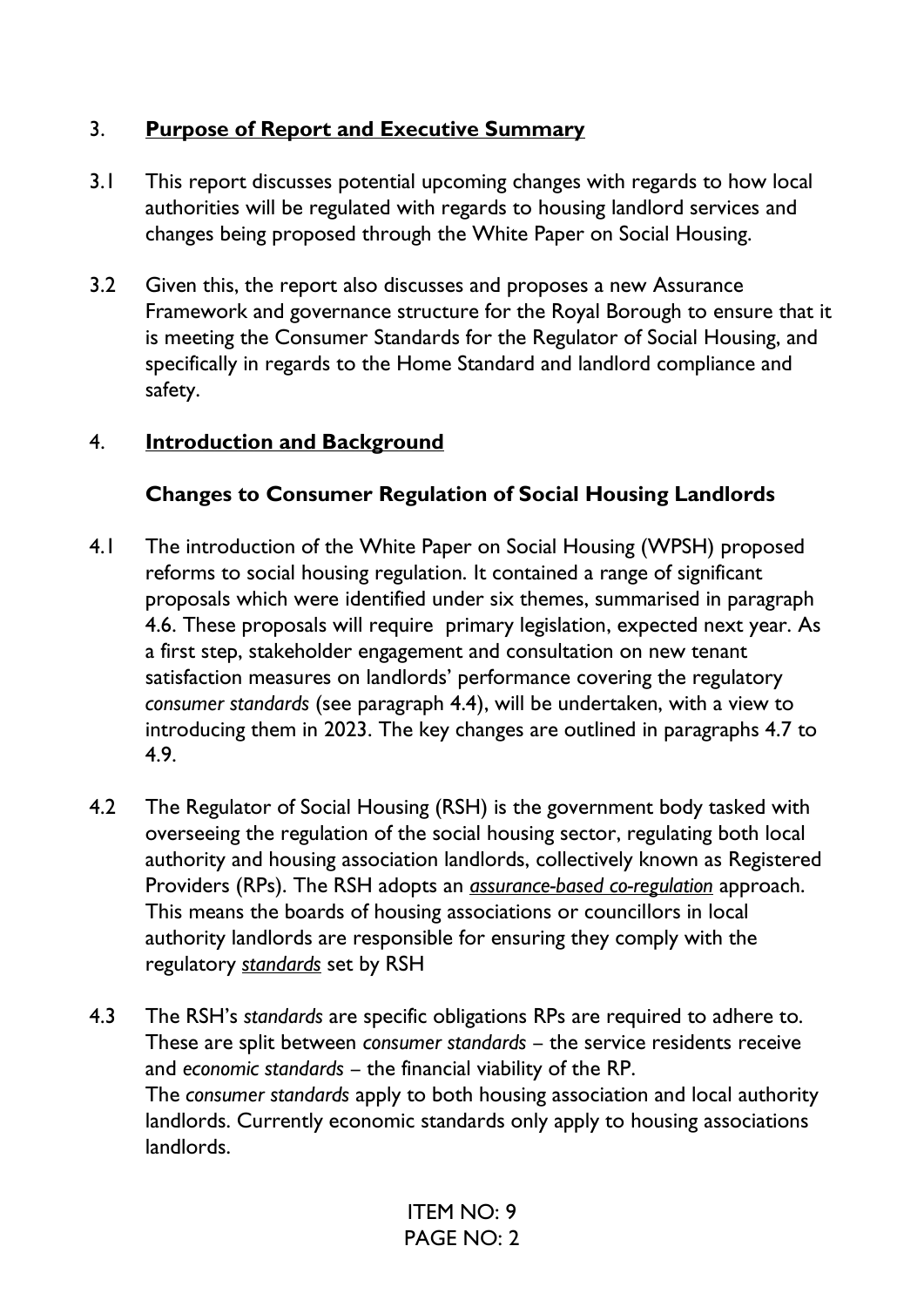- 4.4 The 4 *consumer standards*, as introduced by the Housing and Regeneration Act 2008 are:
	- *[Home Standard](https://eur01.safelinks.protection.outlook.com/?url=https%3A%2F%2Fwww.gov.uk%2Fgovernment%2Fpublications%2Fhome-standard%2Fhome-standard-2015&data=04%7C01%7CIan.Wall%40royalgreenwich.gov.uk%7Cd65182dfcd9b4296763808d99de746d6%7Ce632f2633f464111aa5cd54126f95105%7C1%7C0%7C637714438906724045%7CUnknown%7CTWFpbGZsb3d8eyJWIjoiMC4wLjAwMDAiLCJQIjoiV2luMzIiLCJBTiI6Ik1haWwiLCJXVCI6Mn0%3D%7C1000&sdata=Ak%2FdhucTe4wcEv8zUPbxOgP9fuk5l4duv6XwhgvjVhM%3D&reserved=0)* sets expectations for registered providers of social housing to provides tenants with quality accommodation and a costeffective repairs and maintenance service.
	- *[Tenancy Standard](https://eur01.safelinks.protection.outlook.com/?url=https%3A%2F%2Fwww.gov.uk%2Fgovernment%2Fpublications%2Ftenancy-standard%2Ftenancy-standard-2015&data=04%7C01%7CIan.Wall%40royalgreenwich.gov.uk%7Cd65182dfcd9b4296763808d99de746d6%7Ce632f2633f464111aa5cd54126f95105%7C1%7C0%7C637714438906734036%7CUnknown%7CTWFpbGZsb3d8eyJWIjoiMC4wLjAwMDAiLCJQIjoiV2luMzIiLCJBTiI6Ik1haWwiLCJXVCI6Mn0%3D%7C1000&sdata=GHWMpzxnnkAsYtrkCYvmJf5nKsdtVt%2BTNl8fXEc5Jts%3D&reserved=0)* sets expectations for registered providers of social housing to let their homes to tenants in a fair, transparent and efficient way.
	- *[Neighbourhood and Community Standard](https://eur01.safelinks.protection.outlook.com/?url=https%3A%2F%2Fwww.gov.uk%2Fgovernment%2Fpublications%2Fneighbourhood-and-community-standard%2Fneighbourhood-and-community-standard-2015&data=04%7C01%7CIan.Wall%40royalgreenwich.gov.uk%7Cd65182dfcd9b4296763808d99de746d6%7Ce632f2633f464111aa5cd54126f95105%7C1%7C0%7C637714438906744044%7CUnknown%7CTWFpbGZsb3d8eyJWIjoiMC4wLjAwMDAiLCJQIjoiV2luMzIiLCJBTiI6Ik1haWwiLCJXVCI6Mn0%3D%7C1000&sdata=R7A3IjDtG0EXE1jHFzNqrlyRIb9FpjkBwvyCOHCX0X8%3D&reserved=0)* sets expectations for registered providers of social housing to keep the neighbourhood and communal areas associated with the homes they own clean and safe, co-operate with relevant partners to promote the wellbeing of the local area and help prevent and tackle anti-social behaviour.
	- *[Tenant Involvement and Empowerment Standard](https://eur01.safelinks.protection.outlook.com/?url=https%3A%2F%2Fwww.gov.uk%2Fgovernment%2Fpublications%2Ftenant-involvement-and-empowerment-standard%2Ftenant-involvement-and-empowerment-standard-2017&data=04%7C01%7CIan.Wall%40royalgreenwich.gov.uk%7Cd65182dfcd9b4296763808d99de746d6%7Ce632f2633f464111aa5cd54126f95105%7C1%7C0%7C637714438906754026%7CUnknown%7CTWFpbGZsb3d8eyJWIjoiMC4wLjAwMDAiLCJQIjoiV2luMzIiLCJBTiI6Ik1haWwiLCJXVCI6Mn0%3D%7C1000&sdata=PW8PSKFIYus3BqWgK6%2FOtxVV3rQCee1Ecg%2BVY2jy%2FK0%3D&reserved=0)* sets expectations for registered providers of social housing to provide choices, information and communication that is appropriate to the diverse needs of their tenants, a clear approach to complaints and a wide range of opportunities for them to have influence and be involved.
- 4.5 The RSH has a series of enforcement powers. For local authorities, the main sanction to remedy a breach of the regulatory standards is the issuing of an enforcement notice. The RSH has issued notices against a number of local authorities. Most recently in London, the RSH issued an enforcement notice in May 2021 against Croydon Council, when it found it breached the Home Standard and the Tenant Involvement and Empowerment Standard. Tenants suffered damp and mould in their homes, and Croydon failed to provide an effective process for tenants to raise complaints. In 2019, an enforcement notice was also issued against Lambeth Council, when the RSH found it had breached the Home Standard due to failures in relation to fire safety, gas safety and asbestos management. However, the RSH withdrew this notice in May 2021, as it was satisfied Lambeth had resolved the problems.
- 4.6 The six themes in the WPSH applicable to social landlords' service provision are:
	- *To be safe in your home*
	- *To know how your landlord is performing* (including on repairs, complaints and safety, and how it spends its money, so you can hold it to account)
	- *To have your complaints dealt with promptly and fairly* (with access to a strong ombudsman who will give you swift and fair redress when needed)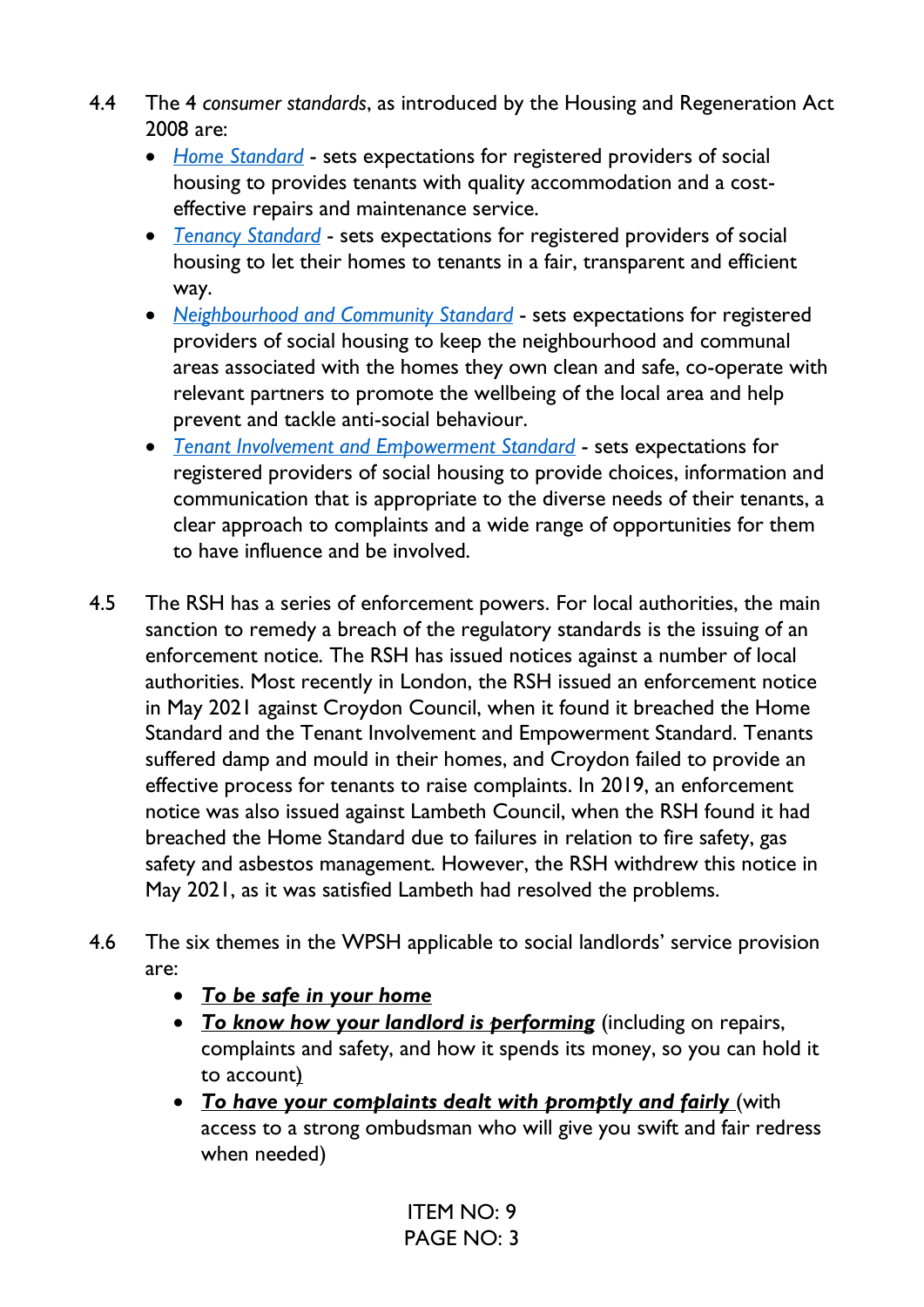- *To be treated with respect* (backed by a strong consumer regulator and improved consumer standards for tenants)
- *To have your voice heard by your landlord* (for example, through regular meetings, scrutiny panels or being on its board)
- *To have a good quality home and neighbourhood to live in* (with your landlord keeping your home in good repair)
- 4.7 The proposals in the WPSH will change the emphasis of the regulatory regime from reactive regulation to a proactive and more interventionist one in relation to the *consumer standards*. Following the passage of legislation giving authority to implement the regulatory reforms, consultation will take place on revising the *consumer standards* and developing the operational approach to regulate against those standards. Areas of high importance will be building safety; landlords' performance; and enhanced engagement opportunities for residents. Measures will include the removal of the *serious detriment test* and replacing it with enhanced monitoring and oversight of landlords' performance on the consumer standards issues, including 4-yearly inspections of council and housing association landlords with over 1,000 homes.
- 4.8 The key reforms affecting operational service delivery outlined in WPSH will:
	- Require landlords to be more transparent about their performance
	- Strengthen the formal complaints process for residents' grievances about their housing management services and also landlords' obligations in relation to dealing with complaints.
	- Ensure landlords demonstrate effective and tangible engagement with residents in developing services, scrutinising decisions and in monitoring service standards.
- 4.9 The RSH's enforcement powers will be strengthened. This will include removing the cap on the level of fines the RSH can issue; introducing *Performance Improvement Plans* for landlords failing to comply; reducing the notice period for surveys on the condition of properties; and introducing a new power to arrange emergency repairs if needed where a survey uncovers evidence of systemic landlord failures.
- 4.10 From industry experience and conversation with the RSH we are aware that one of the key areas that they will focus on is organisations have an Assurance Framework to ensure how they are meeting regulatory standards and how the organisation is providing visibly and being held to account for delivering improvements and change.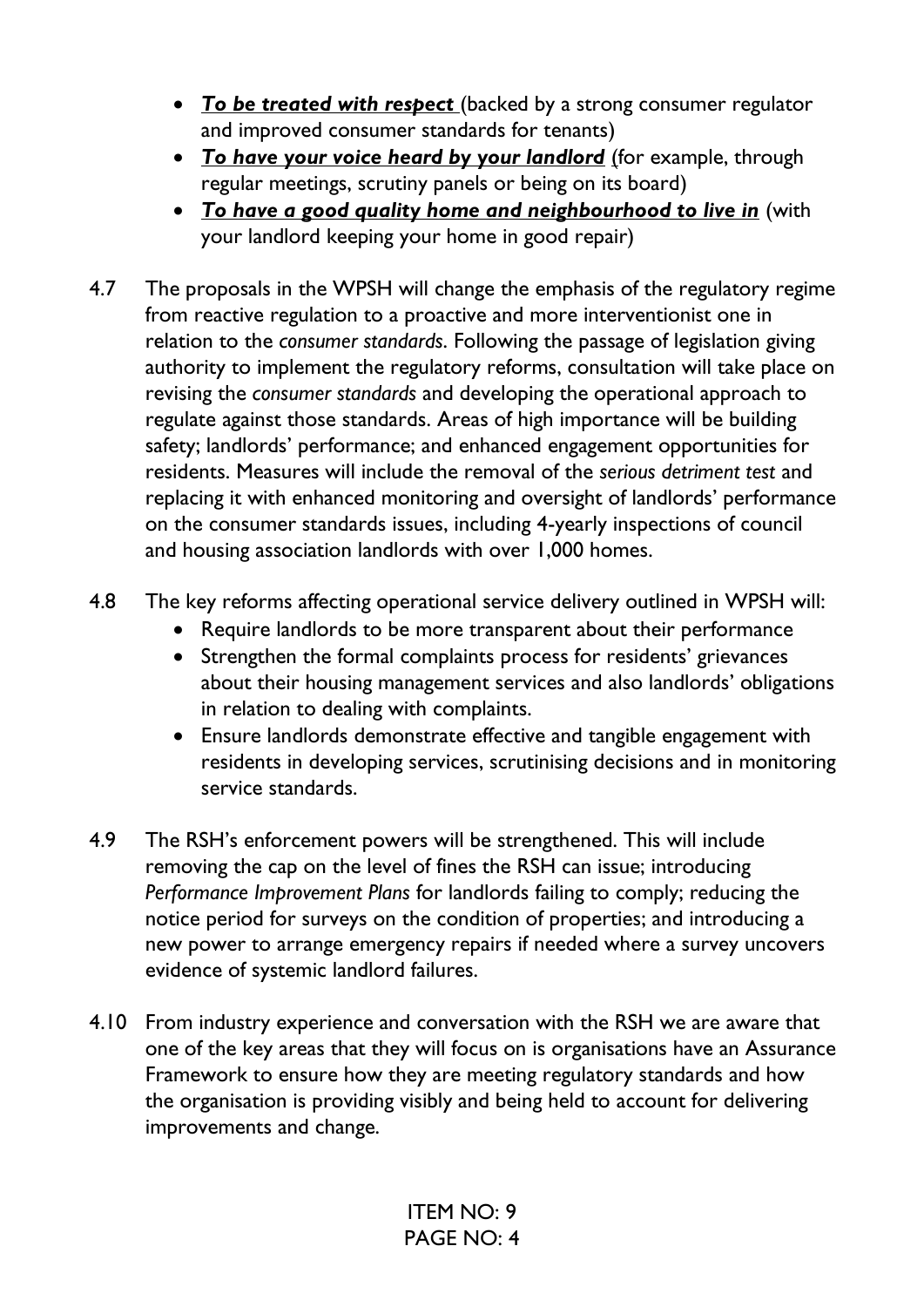# **Royal Borough of Greenwich's Landlord Assurance Framework**



**Figure One: proposed governance structure within Housing Assurance Framework** 

- 4.11 Figure One sets out a proposed governance regime with the Royal Boroughs Housing Assurance Framework.
- 4.12 There has been an officer governance regime in place for 3 years regarding landlord compliance, which has been added to and strengthened over the last 12 months. This report proposes a Member governance structure and external governance structure in Appendix 2 attached to this document. Taken as a totality, it is believed that that this is an in-depth and appropriate quantum of governance to be able to allow operational tasks to continue yet ensure that activity, outputs and outcomes are tracked and understood.
- 4.13 Officer Governance

Officer governance has been structured and in place for a number of years. There are multiple layers of governance to track activity. **SAGs** - the service currently run a number of Safety Action Groups (SAGs) for each key area of Landlord Compliance and Safety. These groups have their own Terms of References, Action Trackers and KPIs which can be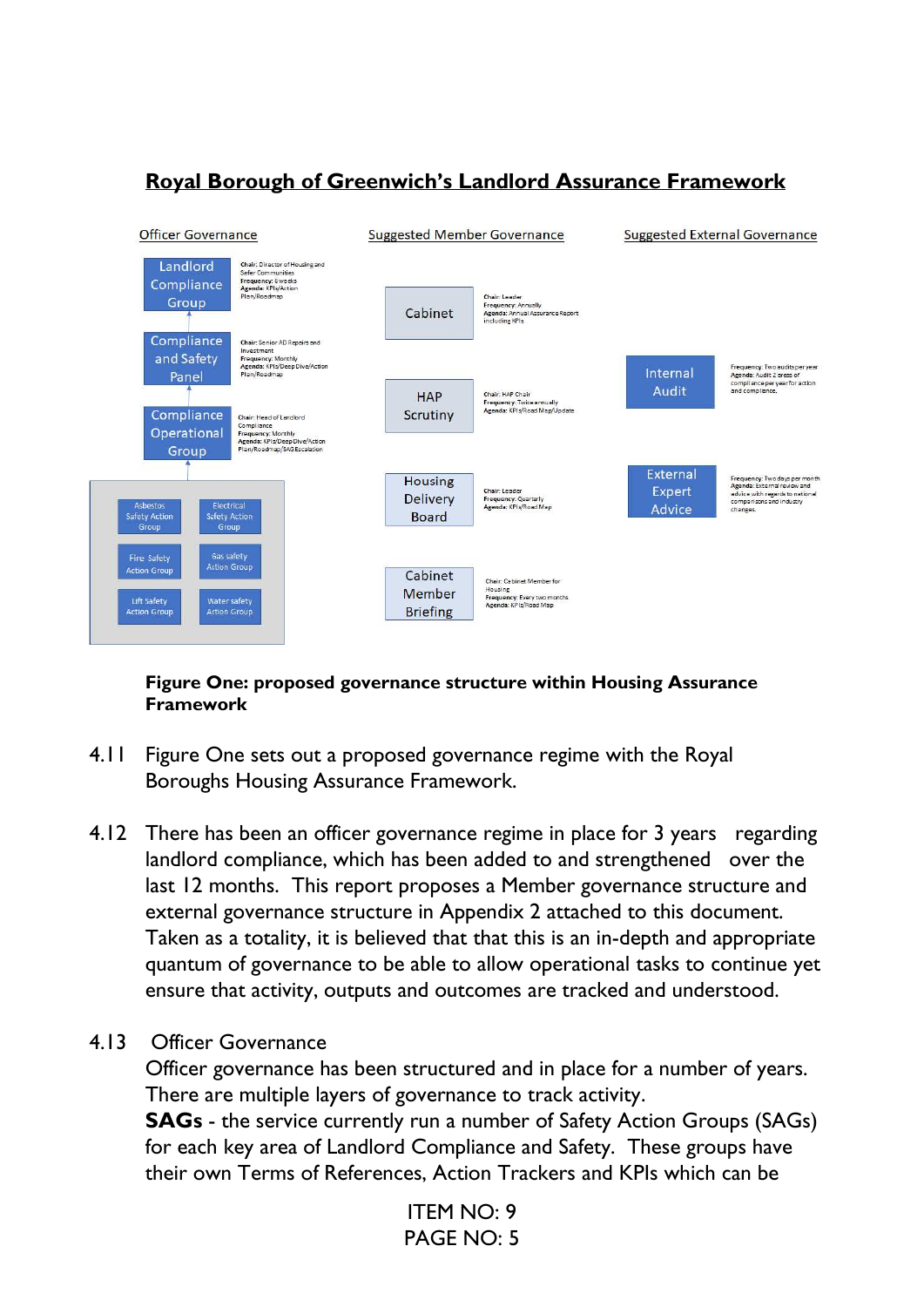tracked and audited and meet monthly. Each SAG is chaired by a different operational manager responsible for that area. For example, the Fire Manager will chair the Fire Safety SAG. There are also a number of other SAGs, such as CDM, to track other areas of safety.

**COG** - Compliance Operational Group is monthly and chaired by the Head of Housing Compliance. Held monthly with its own terms of reference its role is to hold the SAGs chairs to account and ensure that activities are being progressed and actions achieved. It is also there as an escalation point for any issues raised by the operations teams, which can then be documented and recorded. The COG is responsible for creating and combining monthly performance reporting to report to CSP and LCG. The group is attended by all SAG chairs.

**CSP** - Chaired monthly by the Senior Assistant Director of Repairs and Investment the role of this group is to have a strategic overview of Landlord Safety and Compliance and hold operational teams and Heads of Service to account. The group is attended by the Head of Landlord Compliance and Safety and other Heads of Service with then R&I team (Head of Repairs, Head of Investment) due to them being responsible for running a number of the safety works programmes. This group will also monitor activity with regards to the "Roadmap" (discussed further in this report) and an overview of the "Operational Action Plan". The remit of this group is to ensure that appropriate resource and focus is being given to safety as a priority for the authority. This group will also review KPIs and a summary of Housing Compliance.

**LCG** - Every six weeks a Landlord Compliance Group takes place, chaired by the Director of Housing and Safer Communities. Within the Governance of the Council the DHSC has the responsibility for Housing health and safety and this meeting is their assurance that the authority is discharging it's duties correctly. The meeting takes a "deep dive" into two specific areas of compliance, presented by the service mangers, as well are reviewing KPIs and progress with the improvement roadmap.

4.14 Member Governance

A new Member Governance Structure is proposed as part of this report, as shown in the table above, to ensure that Members are kept aware of progress in this area, able to challenge officers and ensure that delivery of improvements continues to be focussed on and achieved.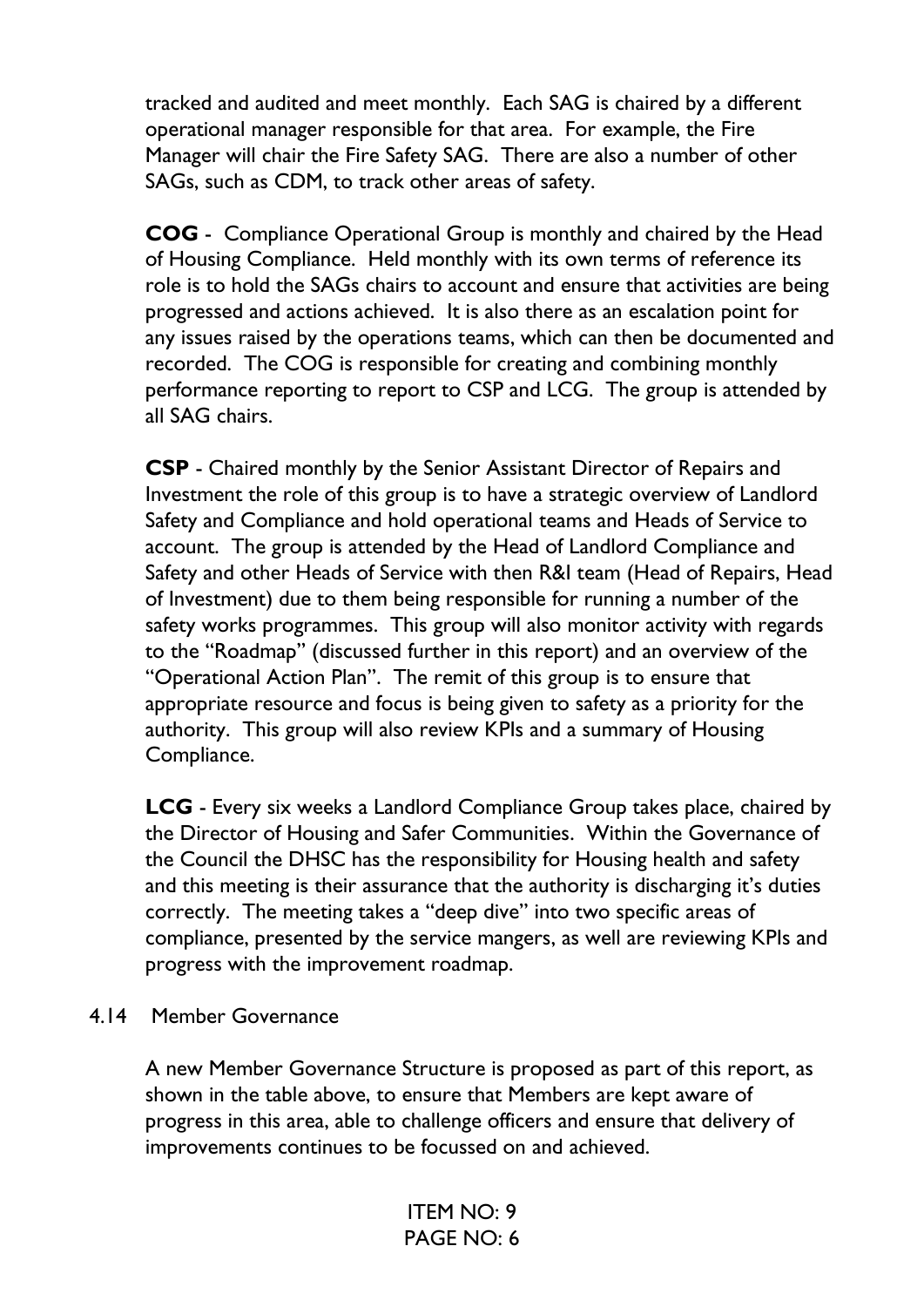**Cabinet Member Briefing –** This would consist of a meeting every two months to update the cabinet member regarding current Key Performance Indicators, any escalated issues that members should be aware of and a "horizon scan" of any future changes expected in legislation. Attended by the Senior AD for Repairs and Investment and the Cabinet Member

**Housing Delivery Board –** a quarterly update from the Director of Housing and Safer Communities, supported by the Senior AD for Repairs and Investment, on the current performance regarding landlord safety and compliance, an update on any safety Capital programme expenditure and significant issues that need to be raised. The meeting is chaired by the Leader of the Council and attended by the Cabinet Member for Housing, Cabinet Member for Finance, also the Chief Executive, Director of Finance and Director of Regeneration.

**Housing Anti-Poverty Scrutiny - a twice yearly report from officer to** housing scrutiny for a more detailed view into Housing Compliance and Safety. The scrutiny panel being able to receive a written update and also question officers from the service on delivery and performance.

**Cabinet** – an annual assurance report will be submitted to Cabinet to give an overview of current performance for the Housing Consumer Standards , including housing safety and compliance key performance indications and the direction of travel.

4.15 "**External" Governance** – It is only correct that the Council receives external assurance of action that the Council is taking with regards to these activities therefore two "external" assurance approaches are suggested. **Internal Audit** - The Council's Internal Audit Team to complete twice yearly reviews of compliance activity within Housing and also review of actions plans and delivery. This may require specialist resources being employed by the service so they can give assurance to the council that any regulation and legislation is being followed and that Housing are reporting correctly on their outputs.

**External experts advise -** The service will procure and retain external expert advice that will act as a "critical friend" with regards housing landlord compliance. This "critical friend" will help housing review plans, give support in delivery and give written assurance to members that the direction of travel is correct.

### **Road Map and Action Plan**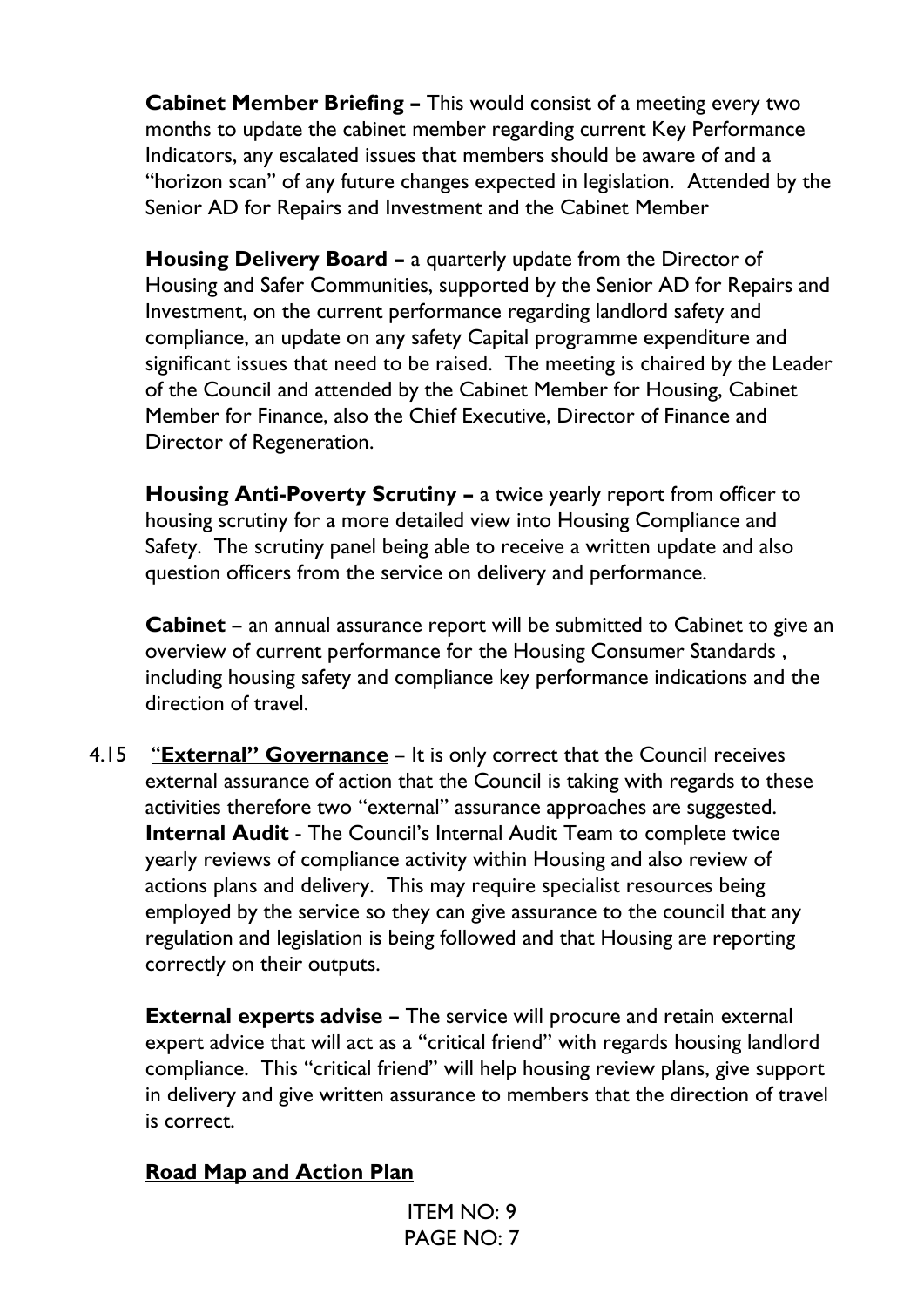4.16 As mentioned previously the service has created an overarching Roadmap of strategic action with regards ton Landlord Safety and Compliance. This is documented below and will be tracked as part of Officer and Member Governance:

**Assessment of correct IT systems –** Currently, a number of systems are used to track and monitor housing compliance. With a number of systems in use and some of them being manually updated we need to review the strategic approach to data capture to ensure that systems work well together and that no data is "lost" between systems. A "single view of the truth" needs to be created.

**Operational Policies – The operating procedures ("**Policies") and for all of the main compliance areas need to be updated and approved

**Component Registers -** Once an agreement has been reached on the strategic approach to IT systems, registers of all our components and assets that need maintenance and inspection need to be consolidated from existing records and created in that system.

**Resources –** New resources will be needed in the service, including restructured resources, to ensure that there is a clear line of accountability and responsibility for each area of landlord compliance.

**Training -** Once a decision has been made on systems and policies and processes updated, all staff will need retraining to ensure that they are adhered to and staff and residents are kept safe.

**Communication - Clear communication will be needed throughout this** roadmap to ensure we are listening and transmitting information well. We will also need to ensure that our tenants are being kept up to date with any changes that affect them and how they are being kept safe by the council as their landlord

#### Assurance around complex housing cases

4.17 In addition to Landlord Safety and Compliance there has been as significant national coverage regarding living conditions for tenants and significant repairs issues that have been ongoing and unresolved for many years. A review of our current processes has taken place at a senior level to give some assurance over whether complex cases are taken seriously enough by the local authority and what more we can do to improve outcomes for our tenants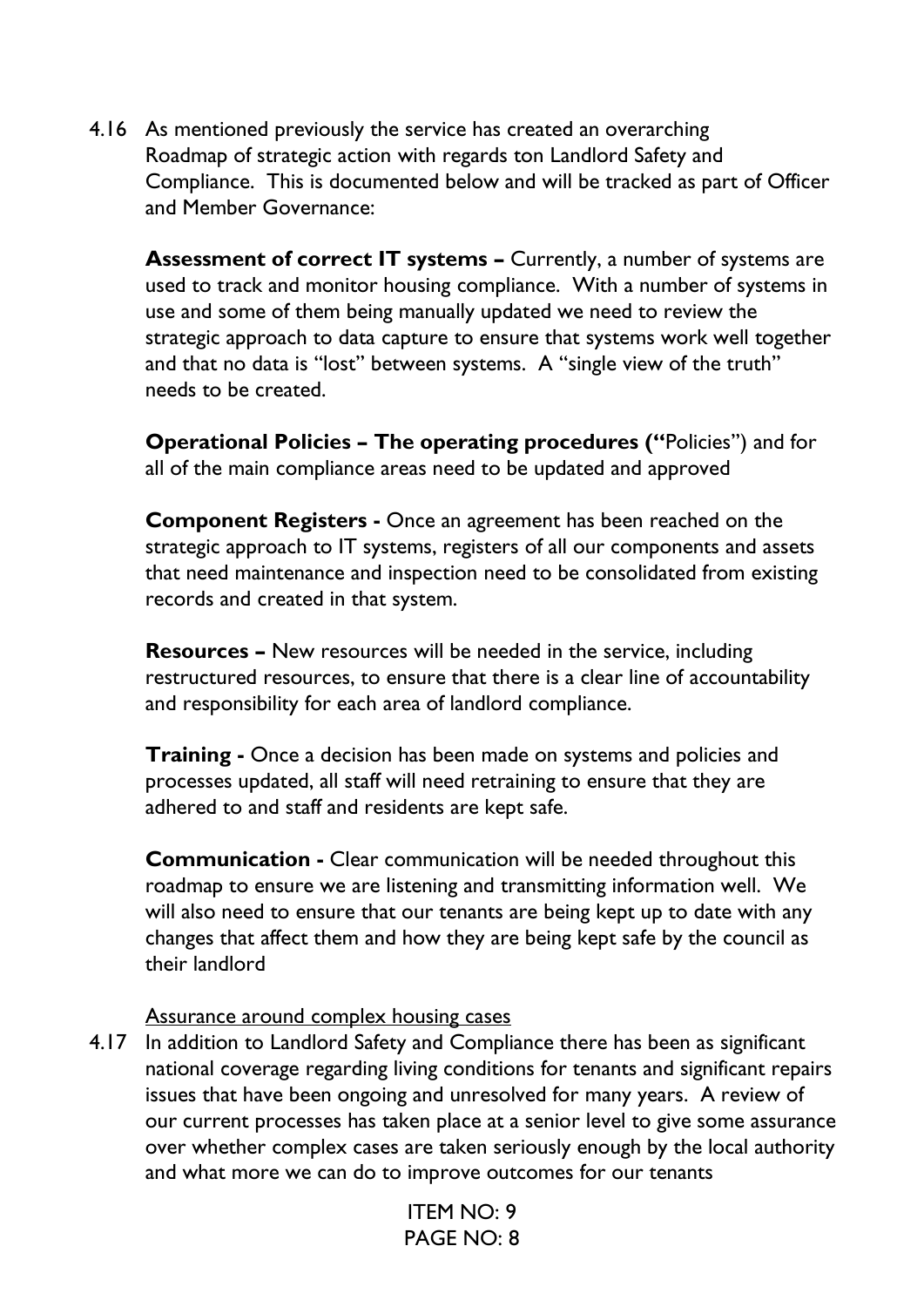- 4.18 We currently have a number of processes in place to capture and discuss cases that arise which are deemed as "complex" and requiring senior review or intervention
	- **Complex Case Panel** held by the Housing Allocation Team, this panel will review cases where others in the authority (not limited to housing) may believe that a resident required a improved priority on the Housing Choice Based Lettings system or a direct offer of a property. Chaired by the Housing Allocations Manager or deputy any officer across all council services can present a case at this panel for discussion. Further to this a set meeting been arranged monthly, championed by the AD Housing Services and Senior AD for Health and Adult services, which gives space for colleagues from Adults of Childrens Social Care the opportunity to speak with Housing manager and look to resolve any complex issues they may have.
	- **Vulnerable Person Policy and Vulnerable Adults Case Conference (VACCS)**- RBG has a corporate policy with regards to Vulnerable Adults and specifically with regards to any enforcement action to be taken against them. Vulnerable Adult Case Conferences are regularly called and attended by Housing Tenancy and/or Income Teams to discuss complex cases and the correct approach to any action that needs to be taken. These are an opportunity for multidisciplinary teams to come together and review cases against vulnerable adults before any further action is taken.
	- **Existing training -** Over the previous few years the Housing Service have completed Public Health training in "Making Every Opportunity Count" (MEOC). This training given to Caretakers and Tenancy Teams trains staff in spotting vulnerabilities and gives them signposting and understanding of options and services available to residents. The Tenancy Service also completed Dementia Awareness Training and are now accredited as a Dementia Friendly Team. Finally, the service as a whole achieved the DAHA (Domestic Abuse Housing Aliance) accreditation in 2021 showing its commitment to working with vulnerable residents.
	- **Disrepair** The Repairs and investment service currently have a caseload of over 150 "disrepair" cases where legal proceedings have been threatened or issued. that it is managing. The majority of these cases have been inspected with works order raised to rectify the issues. Clearly this was a provision that was impacted due to covid and not being able to enter residents' homes to complete inspections. The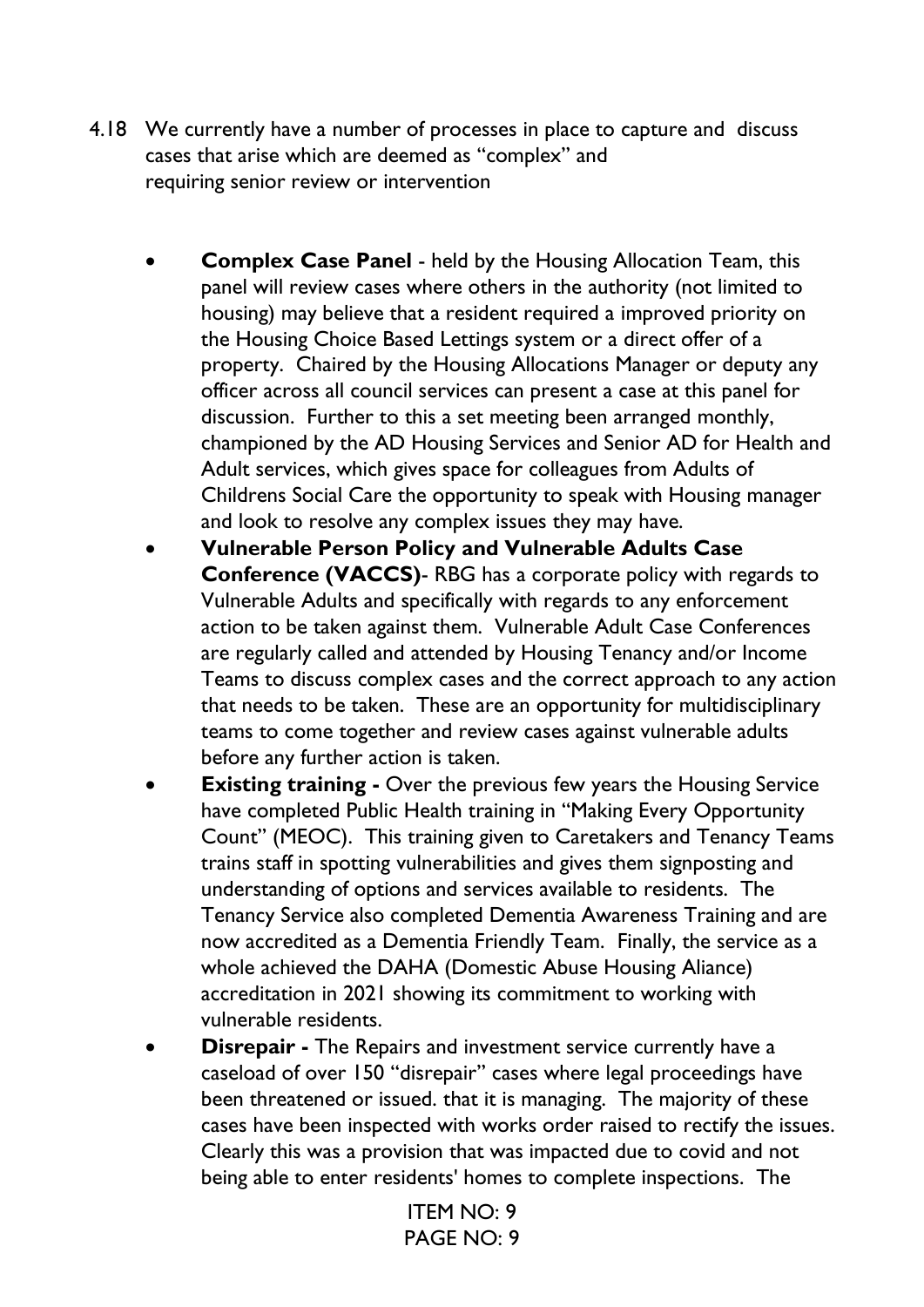majority of claims are due to damp and this accounted for over 60% of cases in 2020/21. To ensure that these cases are being monitored and addressed correctly, temporary resources have been added to the disrepair team which will be made permanent through restructuring. This will add 2 additional officers to the 4 existing officers.

- 4.19 To continue to help improve outcomes we will also be looking to:
	- **Training**  we are looking to work with Public Health colleagues to roll out MEOC Training to all Repairs and Investment Trade staff so when they are entering tenants homes, if they identify vulnerability or concerns they are aware how and when to raise them.
	- **Hoarding –** The Tenancy Management will be bringing in specific resources, one officer with the potential for an additional one in future, to focus on the growing number of hoarding cases that we are experiencing within our housing stock. These resources will be specialist trained and able to work with tenants to alleviate issues with regards to hoarding and improve the safety of the specific tenant and others.
	- **Damp and Mould resources There is a current restructure being** consulted on within the Repairs and Investment Service. These proposals increase resources within the surveying team for our responsive repairs service and will be tasked with more in-depth and quicker resolution of damp and mould issues. The proposals add an additional 4 FTE to this service and are aimed at recruiting a higher skill level and experience for this surveying function.
	- **Tenancy and Repairs Panel** the service will constitute a new panel whereby staff members are able to raise cases and issues which they believe require a more considered response from a repairs or tenancy management view point, including potential decant or permanent move. This panel will be chaired by the Head of Tenancy Services and attended by the Head of Repairs

## 5. **Available Options**

- 5.1 The available options would be to:
	- A. Agree the recommendations in this report and strengthen governance around Housing Consumer Standards.
	- B. Do not agree the recommendations.
	- C. Proposed different recommendation regarding governance and assurance in this area.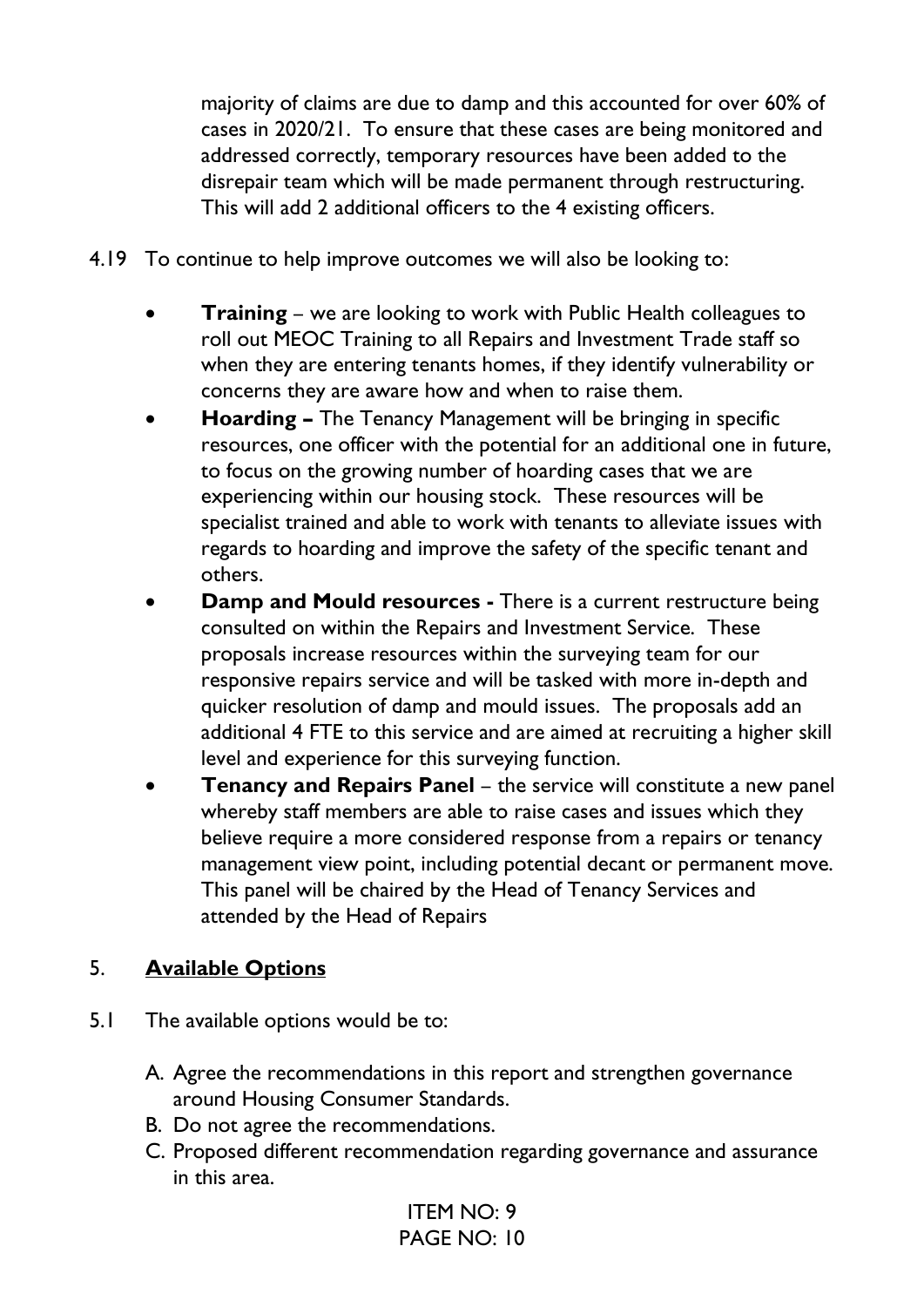## 6. **Preferred Option**

6.1 To approve the Housing Assurance Framework and associated governance as suggested in the report.

#### 7. **Reasons for Recommendations**

7.1 Given the changes being proposed in the White Paper and the change in focus from the RSH it is seen as important that Members have a much stronger governance structure around, and knowledge of, the consumer standards. The proposed structures should give members assurances that residents are being listened to and their safety taken seriously.

#### 8. **Consultation Results**

- 8.1 Consultation has not taken place with residents with regards to this Housing Assurance Framework, although consultation regarding safety and communication did take place as part of the new Housing and Homelessness Strategy consultation exercise in 2021
- 8.2 It is the intention that specific consultation will be carried out with tenants and residents for the best way to communication landlord safety and knowledge they will need moving forward.

### 9. **Next Steps: Communication and Implementation of the Decision**

9.1 If approved, Officers will start to build reporting for the specific member assurance and governance as documented in the report. Officers will also work with Internal Audit to put a plan or audits in place for the coming years.

#### 10. **Cross-Cutting Issues and Implications**

| <b>Issue</b>           | <b>Implications</b>                   | Sign-off      |
|------------------------|---------------------------------------|---------------|
| <b>Legal including</b> | The Council can adopt such            | Azuka Onuorah |
| Human Rights Act       | reasonable policy/ procedure as it    | Head of Legal |
|                        | considers appropriate in the          | Services.     |
|                        | discharge of its statutory functions. | 29th November |
|                        | The proposed Assurance Framework      | 2021          |
|                        | is set out in paragraph 4 of the      |               |
|                        | report. No legal issues arise from    |               |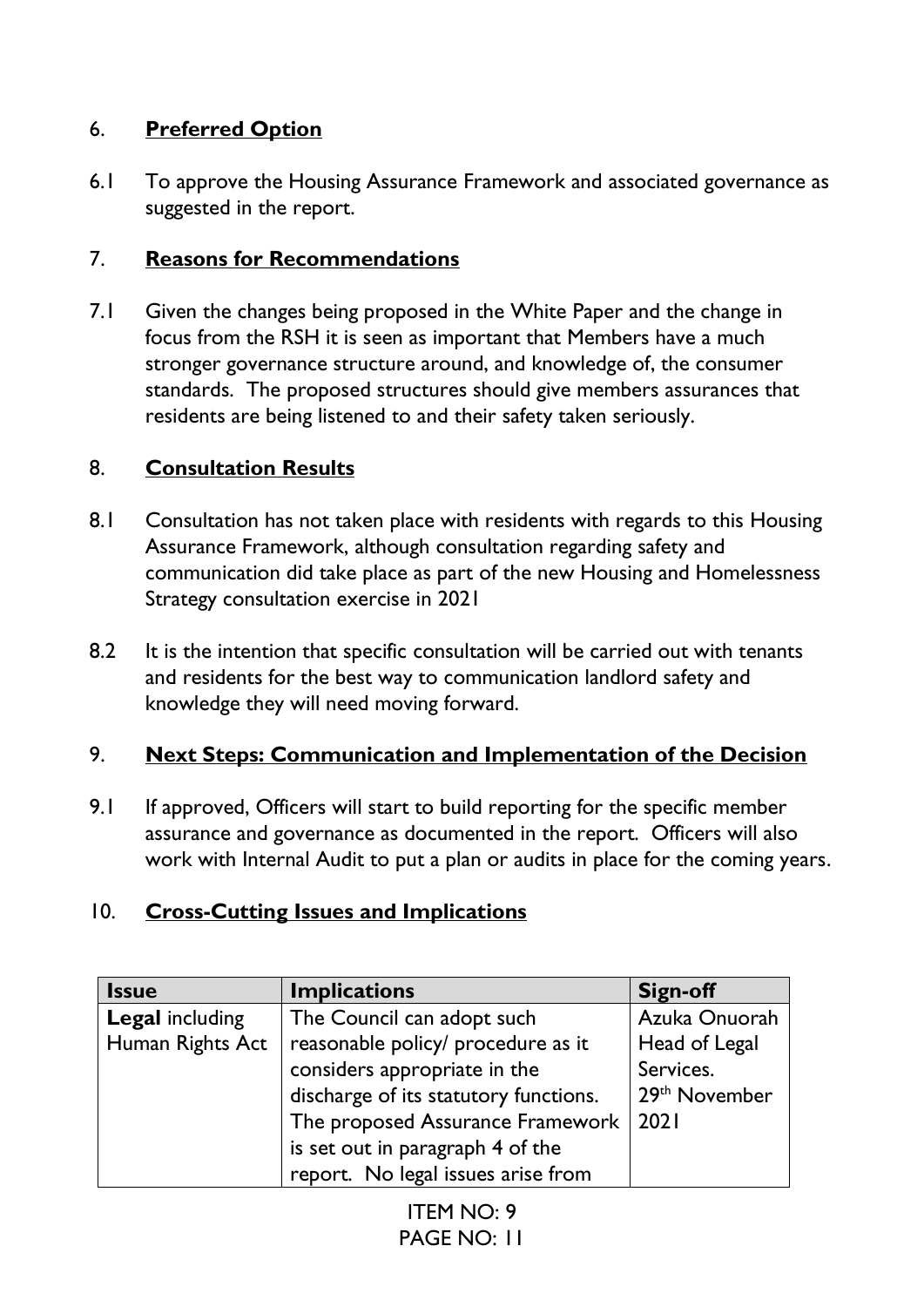|                          | the White Paper on Social Housing.                                     |                           |
|--------------------------|------------------------------------------------------------------------|---------------------------|
|                          | Further advice will be provided if the                                 |                           |
|                          | provisions become law.                                                 |                           |
|                          |                                                                        |                           |
| <b>Finance and</b>       | The report makes the following                                         | Akosua Boachie            |
| other resources          | recommendations to the decision                                        |                           |
|                          | maker:                                                                 | Accountancy               |
|                          | To note the proposed changes to the                                    | <b>Business</b>           |
|                          | consumer regulation of social hosing                                   | Change                    |
|                          | landlords following the Social                                         | Manager                   |
|                          | Housing White Paper.                                                   | 30 <sup>th</sup> November |
|                          |                                                                        | 2021                      |
|                          | There are no financial implications                                    |                           |
|                          | arising out of this report.                                            |                           |
| <b>Equalities</b>        | The decisions recommended through                                      | <b>Richard Parkin</b>     |
|                          | this paper have a remote or low                                        | Senior AD -               |
|                          | relevance to the substance of the                                      | Repairs and               |
|                          | Equality Act. There is no apparent                                     | Investment                |
|                          | equality impact on end users. The                                      | 21/11/21                  |
|                          | report contributes to the Councils                                     |                           |
|                          | Equity and Equality Charter and the                                    |                           |
|                          | Council's Equality Objectives as the                                   |                           |
|                          | adoption of an Assurance                                               |                           |
|                          | Framework with regards to all four                                     |                           |
|                          | Housing Consumer Standards, will                                       |                           |
|                          | ensure that the Council can be                                         |                           |
|                          | assured and can demonstrate that                                       |                           |
|                          | action and improvements are taking<br>place and reported appropriately |                           |
| Climate change           | This report does not have specific                                     | <b>Richard Parkin</b>     |
|                          | bearing with regards to climate                                        | Senior AD -               |
|                          | change                                                                 | Repairs and               |
|                          |                                                                        | Investment                |
|                          |                                                                        | 21/11/21                  |
| <b>Procurement &amp;</b> | Significant procurement activity will                                  | <b>Richard Parkin</b>     |
| <b>Social Value</b>      | be needed over the coming years to                                     | Senior AD -               |
|                          | ensure that Housing meeting its                                        | Repairs and               |
|                          | health and safety and compliance                                       | Investment                |
|                          | requirements.                                                          | 21/11/21                  |
| <b>ICT</b>               | The digital team has been working                                      | Kit                       |
|                          | closely with HSC in recent months,                                     | Collingwood-              |
|                          | and agrees the proposed direction of                                   |                           |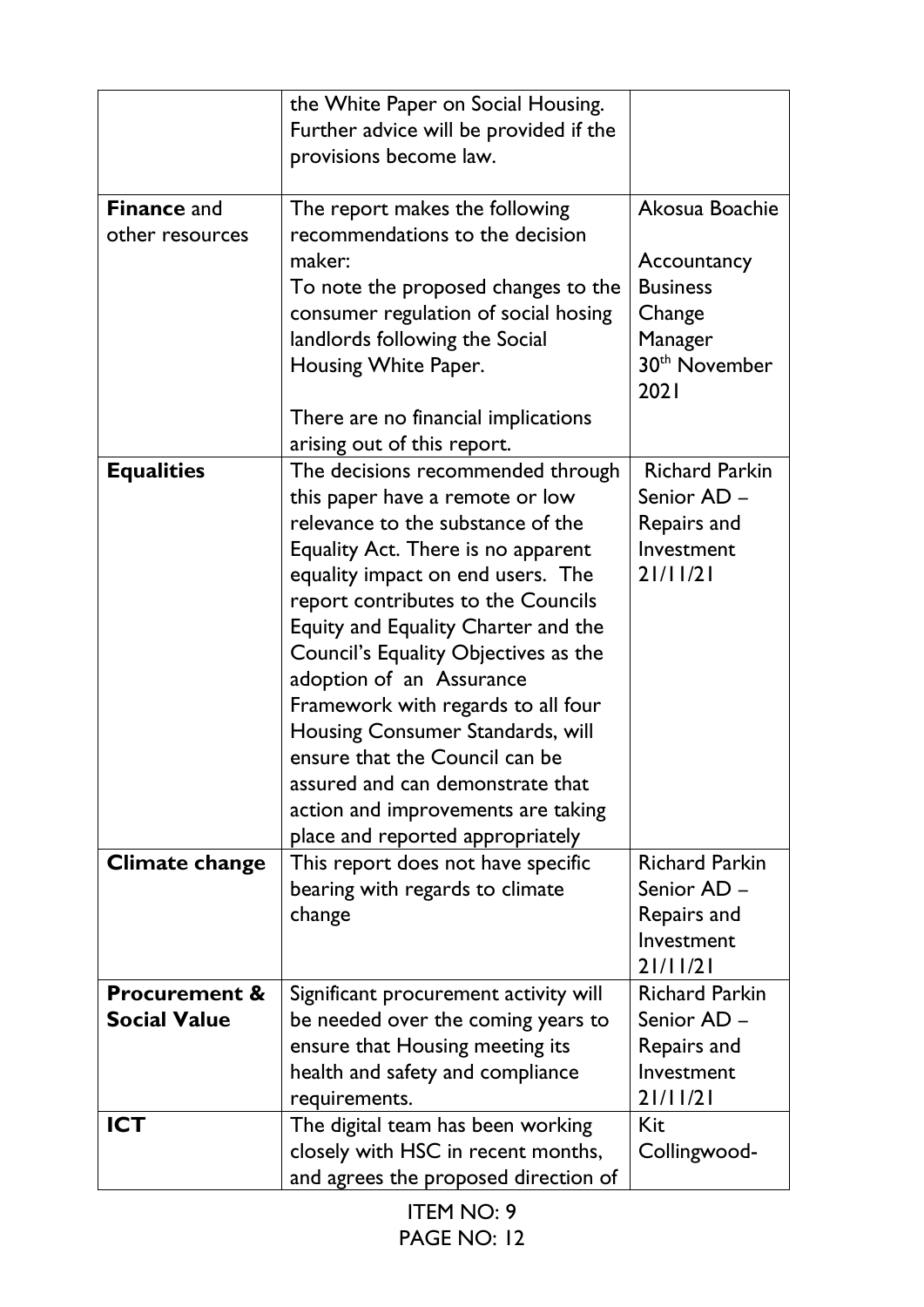|                    | travel regarding a full systems review<br>and development of relevant asset<br>registers. The digital team has people<br>available to undertake much of this<br>work, and recommends that we<br>supplement with agency staff to<br>expedite the systems review. We are<br>committed to working with HSC to<br>see through the steps set out in this<br>report with regards to technology<br>and service design. | Assistant<br>Director of IT<br>24/11/2021                                     |
|--------------------|-----------------------------------------------------------------------------------------------------------------------------------------------------------------------------------------------------------------------------------------------------------------------------------------------------------------------------------------------------------------------------------------------------------------|-------------------------------------------------------------------------------|
| <b>Information</b> | The nature of the proposals set out                                                                                                                                                                                                                                                                                                                                                                             | David White,                                                                  |
| governance         | in this report makes it likely that<br>there will be changes to how we<br>store and process the personal data<br>of our tenants. As new processes<br>and systems are developed,<br>appropriate Data Privacy Impact<br>Assessments should be carried out<br>to identify and minimise any risks to<br>individuals' data.                                                                                          | Head of<br>Compliance,<br>26/11/21                                            |
| <b>Risk</b>        | This report discusses the risk to the<br>council not having a strong enough<br>assurance framework in place with<br>regards to Housing                                                                                                                                                                                                                                                                          | <b>Richard Parkin</b><br>Senior AD -<br>Repairs and<br>Investment<br>21/11/21 |

# 11. **Report Appendices**

- 11.1 The following documents are to be published with and form part of the report:
	- *None*

# 12. **Background Papers**

12.1 None

| <b>Report Author:</b> | Richard Parkin, Senior Assistant Director |
|-----------------------|-------------------------------------------|
| Tel No.               | 020 8921 3065                             |
| Email.                | Richard.parkin@royalgreenwich.gov.uk      |